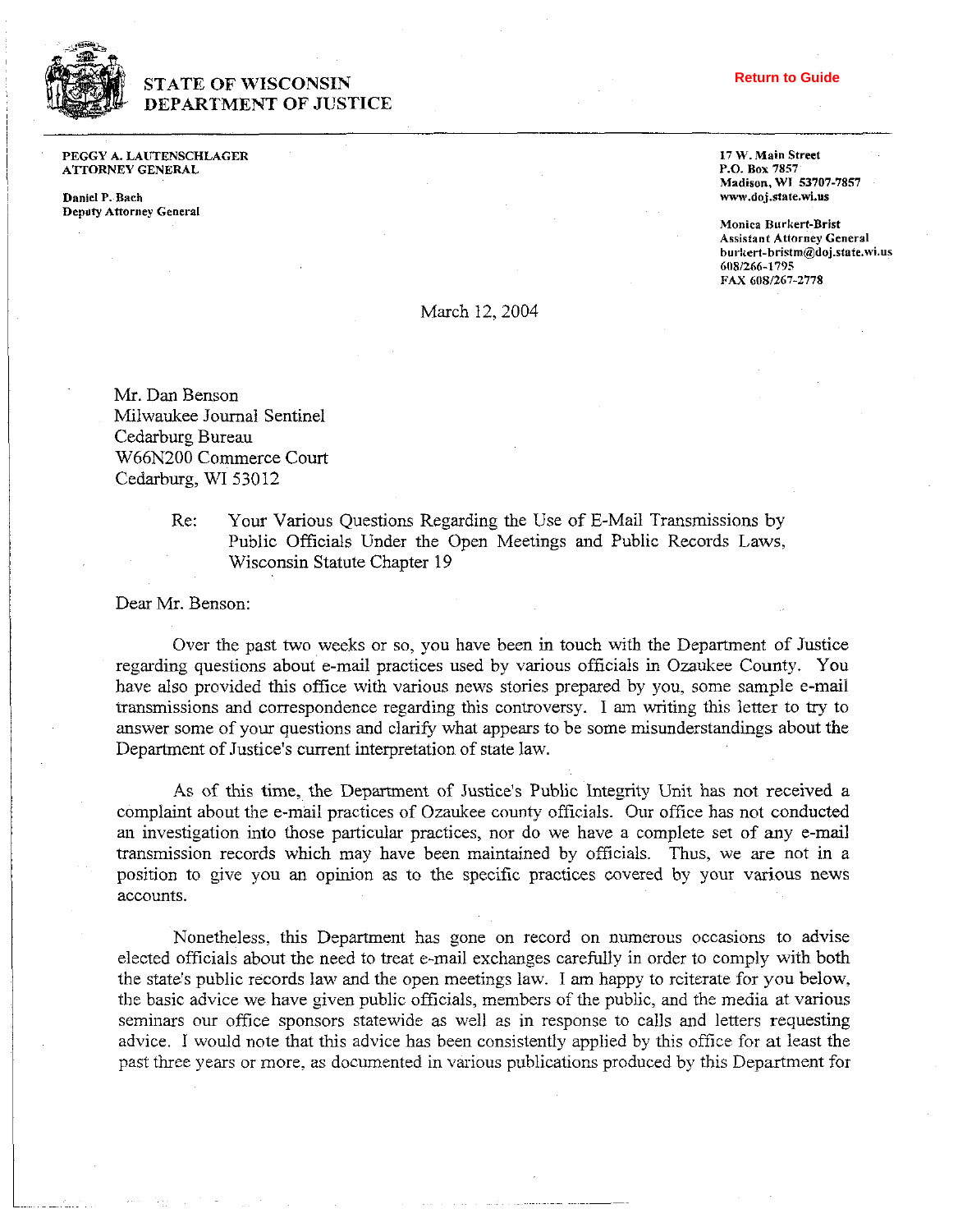Mr. Dan Benson March 12,2004 Page 2

the public and elected officials. It would also be fair to say that the following factors would be applied by the Department in decisions related to pursuing potential violations of the law.

The open meetings and public records laws have not been amended since before e-mail became such a popular and efficient means of communication. However, applying the basic principles in the law and the general policy intent, it is clear that e-mail communications must be conducted and preserved in a way that ensures the public can access information about how public officials conduct the public's business.

First, e-mail communications by government officials and employees are public records, just like letters, other documents, or computer data. Wis. Stat. *5* 19.32(2). Under the public records law, every governmental body must have a records retention policy published in a public place. Wis. Stat. *5s* 19.33, 19.34. E-mail is subject to that policy and must be maintained according to whatever policy the governmental unit has adopted regarding records retention. Elected officials are the custodians of their own documents under the public records law because they are included in the definition of "authority" in Wis. Stat.  $\S$  19.32(1). Thus, if they choose to use e-mail as a form of communication, each elected official is responsible for maintaining those records so that they can be accessed according the governmental body's records policy. This would apply to home computers as well as office computers, if the topic of the e-mail is the business of the governmental unit, rather than personal communications. The same is true with rcspect to letters or files an elected official may keep at his or her home. While the governmental body may be well advised to adopt procedures and methods to make records retention easier and more consistent, the responsibility is that of the elected official to maintain his or her records consistent with the law.

Whether or not e-mail implicates open meetings law issues is a more complicated question and the answer depends heavily on the specific facts of each individual situation. The answer to the question can best be described as depending on whether or not the e-mail exchange more closely resembles "correspondence" or a "conversation." When e-mails are exchanged in close proximity in time to each other among a group of elected officials, they can become much more like a phone or personal conversation or meeting, than a group of letters. Instant messaging makes this all the more likely. However, the same problem could occur if people are responding quickly to each other or "forwarding" or "replying to all" in e-mails even without instant messaging.

An open meetings violation may occur if elected officials are instant messaging or contacting each other via e-mail within a close time frame if: 1) enough of them are involved in the messaging to determine the body's course of action, and 2) there is a purpose to engage in governmental business. An open meetings violation could also occur if a single official were to e-mail other officials in succession, asking for their support of a particular matter or position. If the sender (or others forwarding the sender's e-mail) were to reach enough officials to constitute